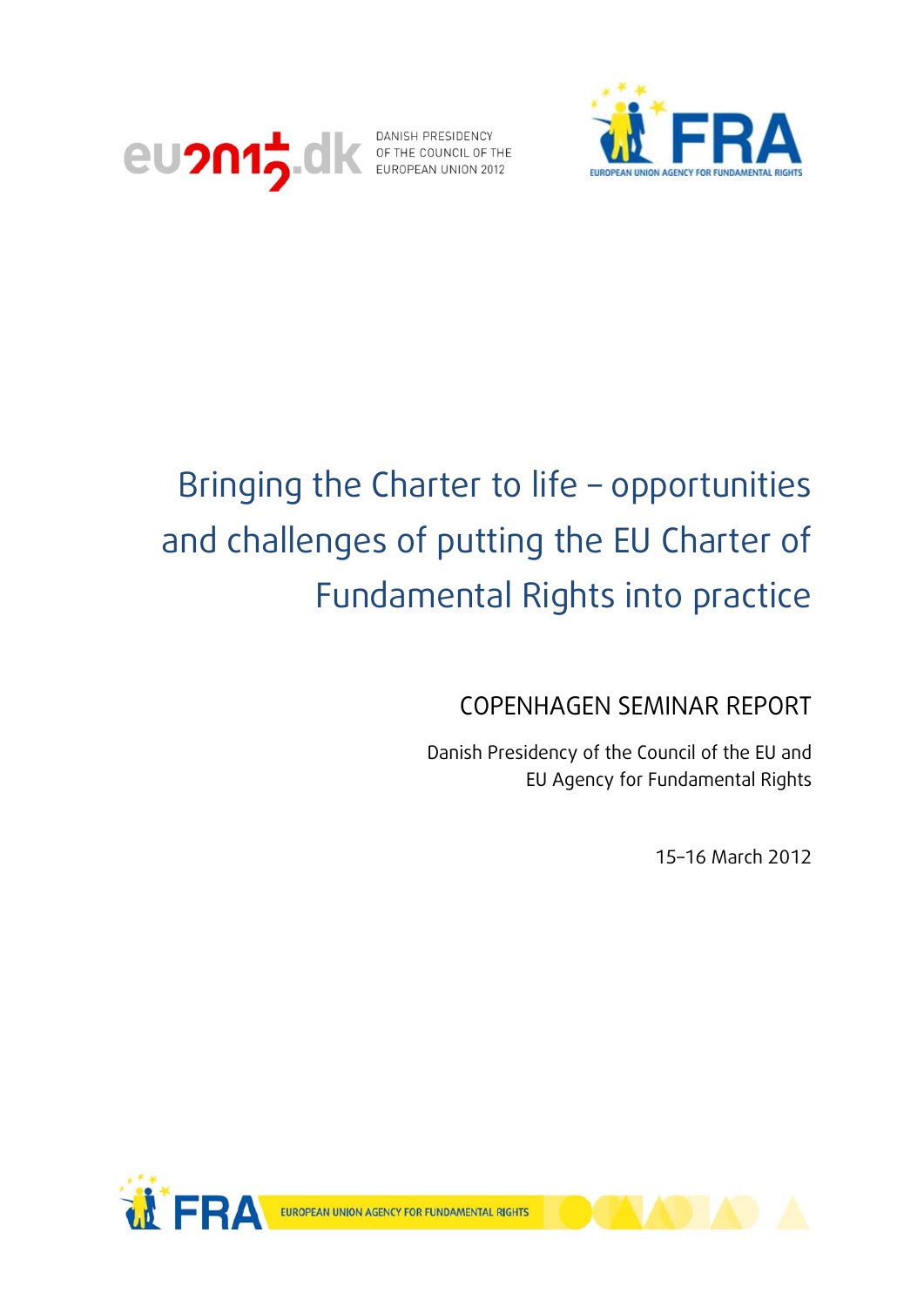## **Contents**

| $\mathbf{1}$   |       |                                                                                      |  |  |
|----------------|-------|--------------------------------------------------------------------------------------|--|--|
|                | 1.1   |                                                                                      |  |  |
|                | 1.1.1 |                                                                                      |  |  |
|                | 1.1.2 |                                                                                      |  |  |
|                | 1.1.3 |                                                                                      |  |  |
|                | 1.2   | Visibility: The extent to which the EU institutions are embracing the Charter is not |  |  |
|                | 1.2.1 |                                                                                      |  |  |
|                | 1.2.2 | Implementing the Charter in legislative and policy action at EU level  10            |  |  |
| $\overline{2}$ |       |                                                                                      |  |  |
|                | 2.1   | Closer integration of all bodies concerned with fundamental rights promotion         |  |  |
|                | 2.2   | Making the Charter a point of reference in public discourse and frontline action12   |  |  |
|                | 2.3   |                                                                                      |  |  |
|                |       |                                                                                      |  |  |
|                |       |                                                                                      |  |  |

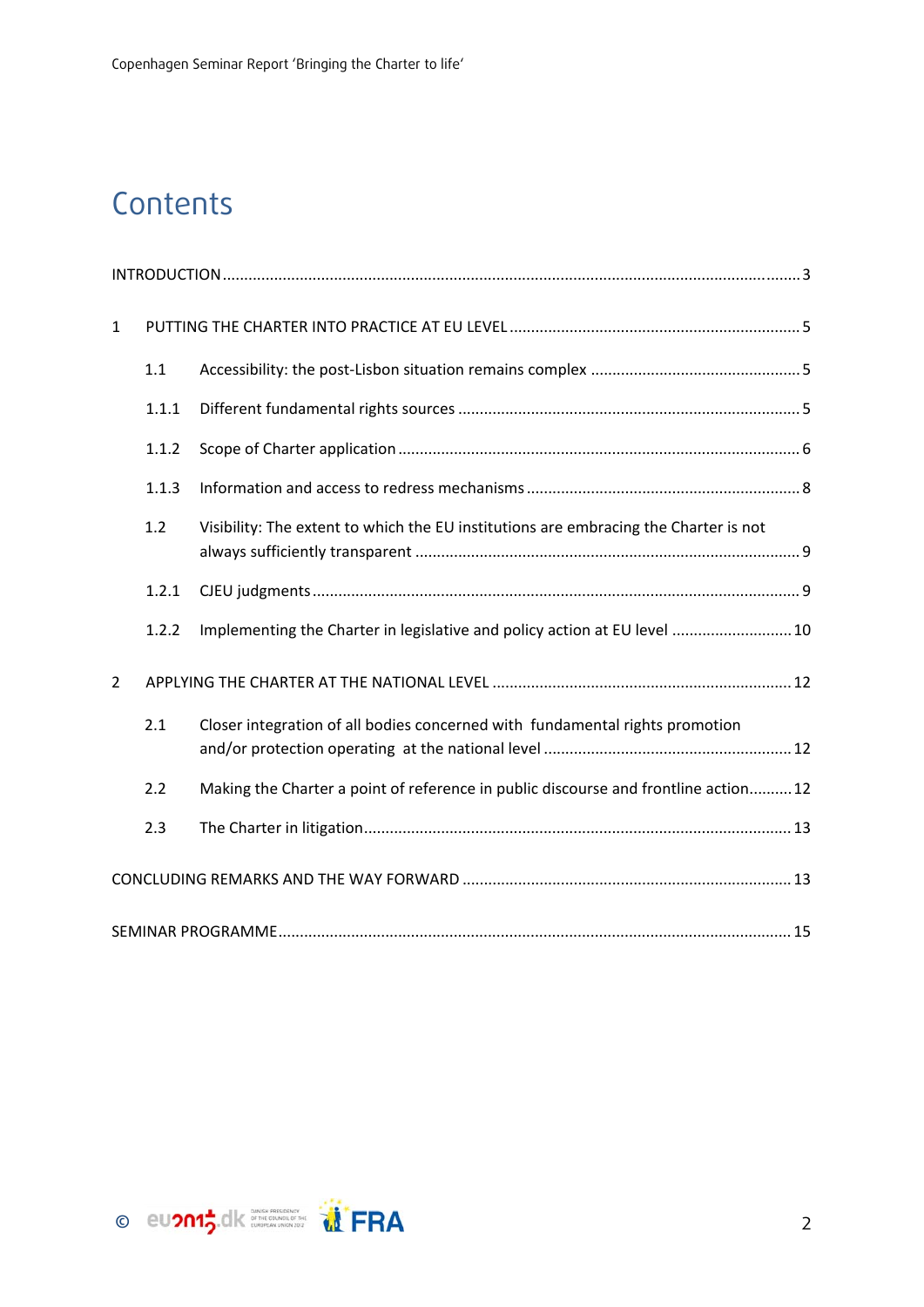## Introduction

A joint seminar organised by the Danish Presidency of the Council of the European Union (EU) and the European Union Agency for Fundamental Rights (FRA) explored the opportunities and challenges of interpreting and implementing the Charter of Fundamental Rights of the EU (hereafter the Charter).

Putting the Charter into practice is an intricate task, given the complex institutional and constitutional landscape in which it has to operate. It is therefore important that all public administrations with a role to play in the Charter's implementation are involved.

The Danish Presidency took an important step by organising this seminar on 'Bringing the Charter to life – opportunities and challenges of putting the EU Charter of Fundamental Rights into practice' in cooperation with the FRA. The seminar took place on 15–16 March in Copenhagen and involved over 100 participants from EU institutions, national authorities and bodies, independent institutions and civil society organisations, to explore future courses of action. Several keynote speakers introduced the seminar: Morten Bødskov (Danish Minister of Justice and Chairman of the Justice and Home Affairs Council), Ilze Brands Kehris (Chairperson of the FRA Management Board) and Morten Kjaerum (Director of the FRA). Viviane Reding (Vice-President of the European Commission) sent a video message.

The seminar examined the challenges involved in putting the Charter into practice at the EU and national levels, and ways of improving citizens' access to Charter rights. This included panel debates that discussed: the challenges for EU and national institutions and bodies in putting the Charter into practice; the contribution of European and national human rights institutions and the mechanisms they use to improve citizens' access to rights under the Charter; and what non-governmental organisations can do towards the same aim, including the perspectives of civil society and national human rights intitutions, and the mechanisms they use.

With the entry into force of the Lisbon Treaty in December 2009, the Charter acquired legally binding status. Henceforth, both EU institutions and Member States are legally obliged to "respect the rights", "observe the principles" and "promote the application" of this instrument, whenever they implement Union law or otherwise act within the scope of EU law. The responsibility for putting the Charter into practice is thus a shared one, with the ultimate goal of making the Charter as accessible as possible to EU citizens.

To fulfil this obligation, it is critical to explore ways for better practical implementation of the Charter, involving all duty bearers, civil society and the public. Especially in times of economic crisis, the crucial relevance of fundamental rights and their indivisibility must be upheld.

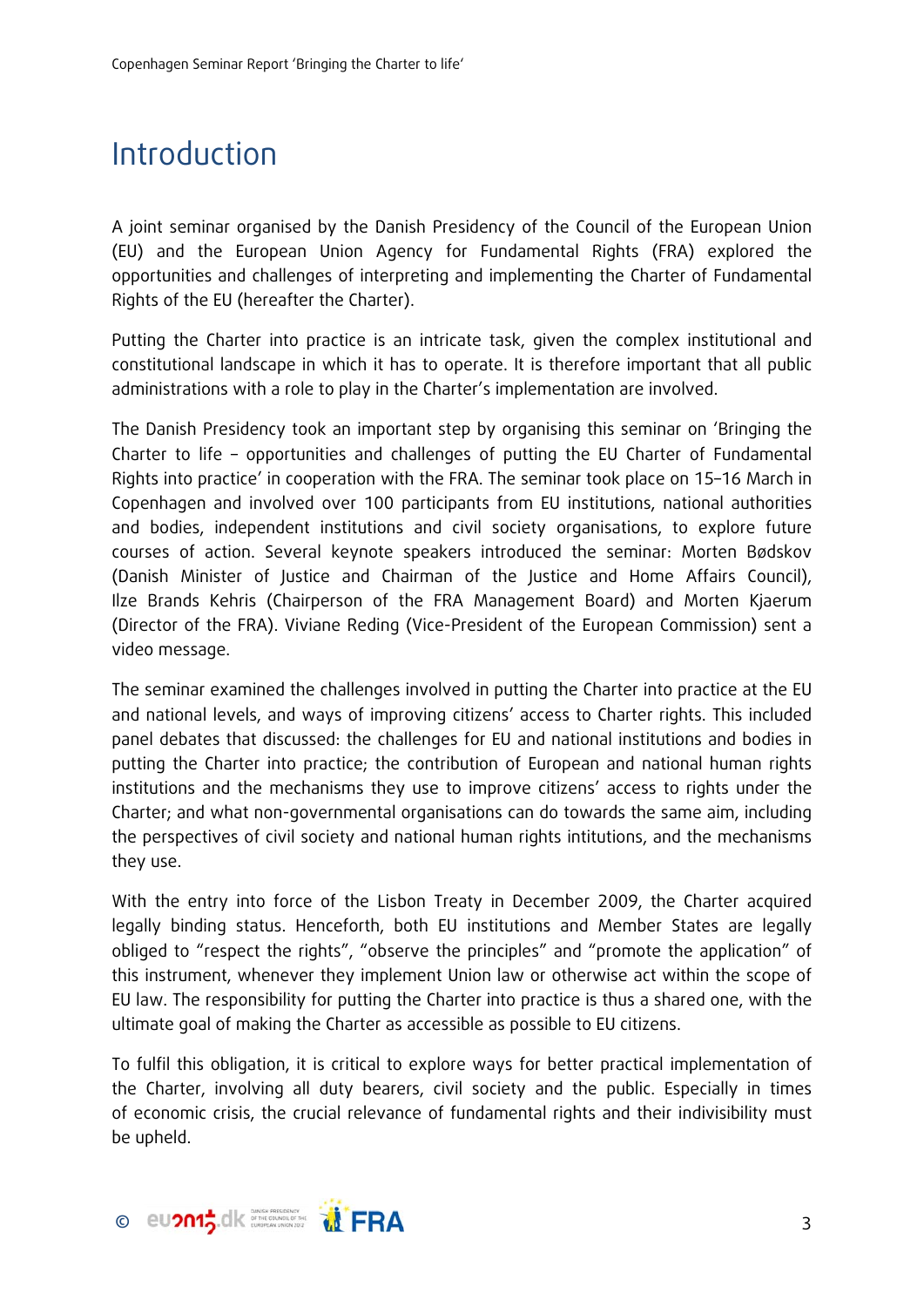The Charter is novel and progressive in many respects. It offers opportunities for enhanced rights protection in Europe, which ought to be acted upon: It is the first human rights bill that is directly binding on an international organisation; it goes beyond the European Convention on Human Rights (ECHR), and many other international human rights instruments, by expressly spelling out the right to human dignity or the right to asylum, for example; it combines civil and political rights with economic and social rights; it can rely on a judicial enforcement mechanism, including preliminary and infringement procedures, and is also likely to greatly benefit from the unique Union law doctrines of direct effect, primacy and Member State liability. It therefore lays a basis for effectively protecting fundamental rights in Europe.

This report aims to highlight the main points from the seminar. The full programme together with the introductions of all the speakers and the list of participants is annexed to this report. The keynote speeches are available on the FRA website.<sup>1</sup> The text boxes highlight key elements of the discussions which include suggestions for future actions and references to FRA activities. This report focuses on EU and national opportunities and challenges, and the work of law and policy makers, complaints mechanisms, specialised human rights bodies and civil society organisations.

 <sup>1</sup> http://fra.europa.eu/fraWebsite/news\_and\_events/infocus12\_150312\_en.htm.

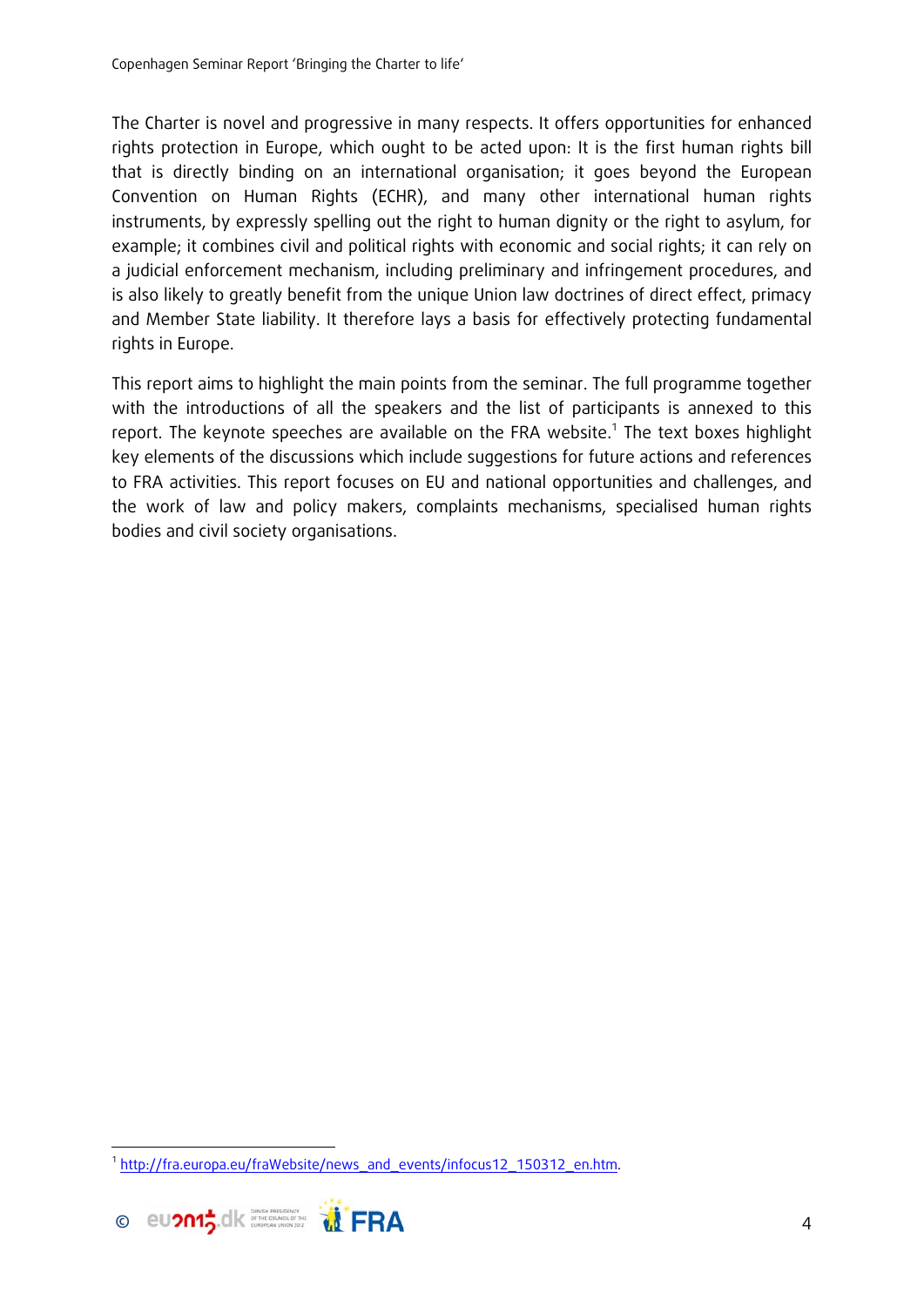## 1 Putting the Charter into practice at EU level

### 1.1 Accessibility: the post-Lisbon situation remains complex

#### 1.1.1 Different fundamental rights sources

The Charter's entry into force adds a third legal source on fundamental rights, an addition which may need to be clarified and communicated. According to Article 6 of the Treaty on European Union (TEU), the three sources of fundamental rights law are: the Charter, the general principles of EU law, as established by the Court of Justice of the European Union (CJEU), and the European Convention on Human Rights (ECHR).

According to its preamble, the Charter reaffirms, with due regard to the EU's limited competence, the rights as they result from the constitutional traditions and international obligations common to the Member States, the EU Treaties, the ECHR, the Social Charters adopted by the Community and the Council of Europe, and the case law of the CJEU and the European Court of Human Rights (ECtHR). Rights in the Charter that correspond to rights guaranteed by the ECHR have the same meaning and scope (Article 52 (3) of the Charter). This does not, however, prevent EU law from granting more extensive protection.

Where the Charter rights are based on the EU Treaties – the Treaty on the Functioning of the European Union (TFEU) and the TEU –, they shall be exercised under the conditions, and within the limits, defined by those Treaties (Article 52 (2) of the Charter).

The Charter brings clarity and accessibility by presenting the rights in one legally binding document. It does not, however, specify how rights should be protected and leaves a variety of different sources from which fundamental rights flow.

Providing accessible and consolidated information on each Charter right, including the content resulting from other sources, as listed in Article 6 TEU and in the Charter itself, is therefore a necessary task.

The FRA refers to the relevant Charter provisions in its work including thematic reports, opinions and work with stakeholders. In addition, the agency raises awareness about the Charter, for instance, through its *Charterpedia*, a user-friendly online tool<sup>2</sup> that compiles international, EU and national constitutional law in the area of fundamental rights, linked to the titles and articles of the Charter. It is also developing a Charter application for mobile devices, which links the Charter to other fundamental rights sources. The FRA is convinced

<sup>&</sup>lt;sup>2</sup> Available at: http://fra.europa.eu/fraWebsite/research/charterpedia/charterpedia\_en.htm. On 26 June 2012, the General Affairs Council Conclusions on the 2011 report from the Commission on the Application of the EU Charter of Fundamental Rights, referred to the awareness-raising role of the FRA (see 3180<sup>th</sup> General Affairs Council meeting, Luxembourg, 26 June 2012, paragraph 10, available at: www.consilium.europa.eu/uedocs/cms\_Data/docs/pressdata/en/jha/131230.pdf).

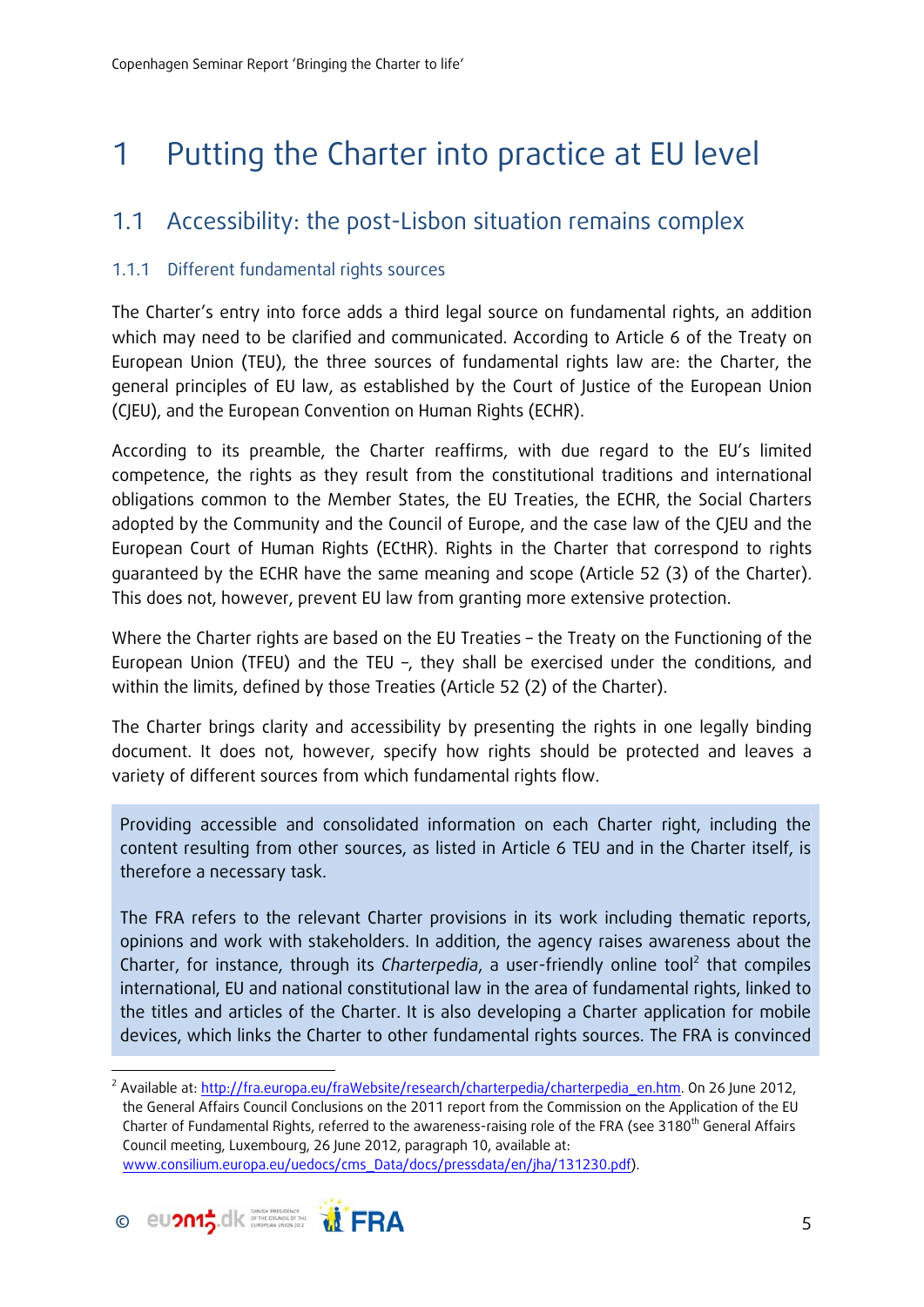that it will be important to further develop this, and similar tools, in accordance with users' evolving needs.

The FRA has also produced a *Handbook on European non-discrimination law,*<sup>3</sup> jointly with the European Court of Human Rights. This handbook sets out the body of nondiscrimination law from the ECHR and the EU as a single, converging system. The FRA plans future handbooks of a similar kind, concerning other specific rights, such as asylum or data protection.

Suggestion for action at the European and national level:

 Jointly create tools and awareness-raising material, and promote the use of fundamental rights indicators.

#### 1.1.2 Scope of Charter application

Another key challenge linked to the practical implementation of the Charter is the question of its application. The lack of clarity on this issue affects not only individuals who are rightholders under the Charter, but also all actors who bear responsibility for applying this instrument at various levels of governance.

The Charter addresses the "institutions and bodies of the Union with due regard to the principle of subsidiarity" and Member States "when they are *implementing Union law*" 4 (Article 51 (1)). Furthermore, the Charter "does not establish any new power or task for the [...] Union, or modify powers and tasks defined by the Treaties" (Article 51 (2)).

Accordingly, the Charter binds EU institutions in all activities that fall within the scope of their respective spheres of competence. It is, however, more difficult to determine precisely when EU Member States are bound by it.

The difficulty results, firstly, from the discrepancies in the wording of Article 51 (1) and the relevant explanations relating to the Charter.<sup>5</sup> The former uses the wording "implementing Union law"; the latter refers to EU Member States being bound by Union law when they "act in the scope" of it. A strict reading of the former suggests that the Charter binds EU Member States only when they are acting for the EU, that is when executing a regulation or implementing a directive.<sup>6</sup> The latter seems to follow CJEU case law; this suggests that EU Member States are also bound by the Charter when they invoke certain exceptions in



<sup>&</sup>lt;sup>3</sup> Available at: http://fra.europa.eu/fraWebsite/research/publications/publications\_per\_year/2011/pub\_handbook\_caselaw\_ en.htm. 4

<sup>&</sup>lt;sup>4</sup> Emphasis added.

 $^5$  Explanations relating to the Charter of Fundamental Rights, OJ 2007 C 303/17.<br>6 CIEU E (88, Washauf I1080) ECR 2600.

CJEU, 5/88, *Wachauf* [1989] ECR 2609.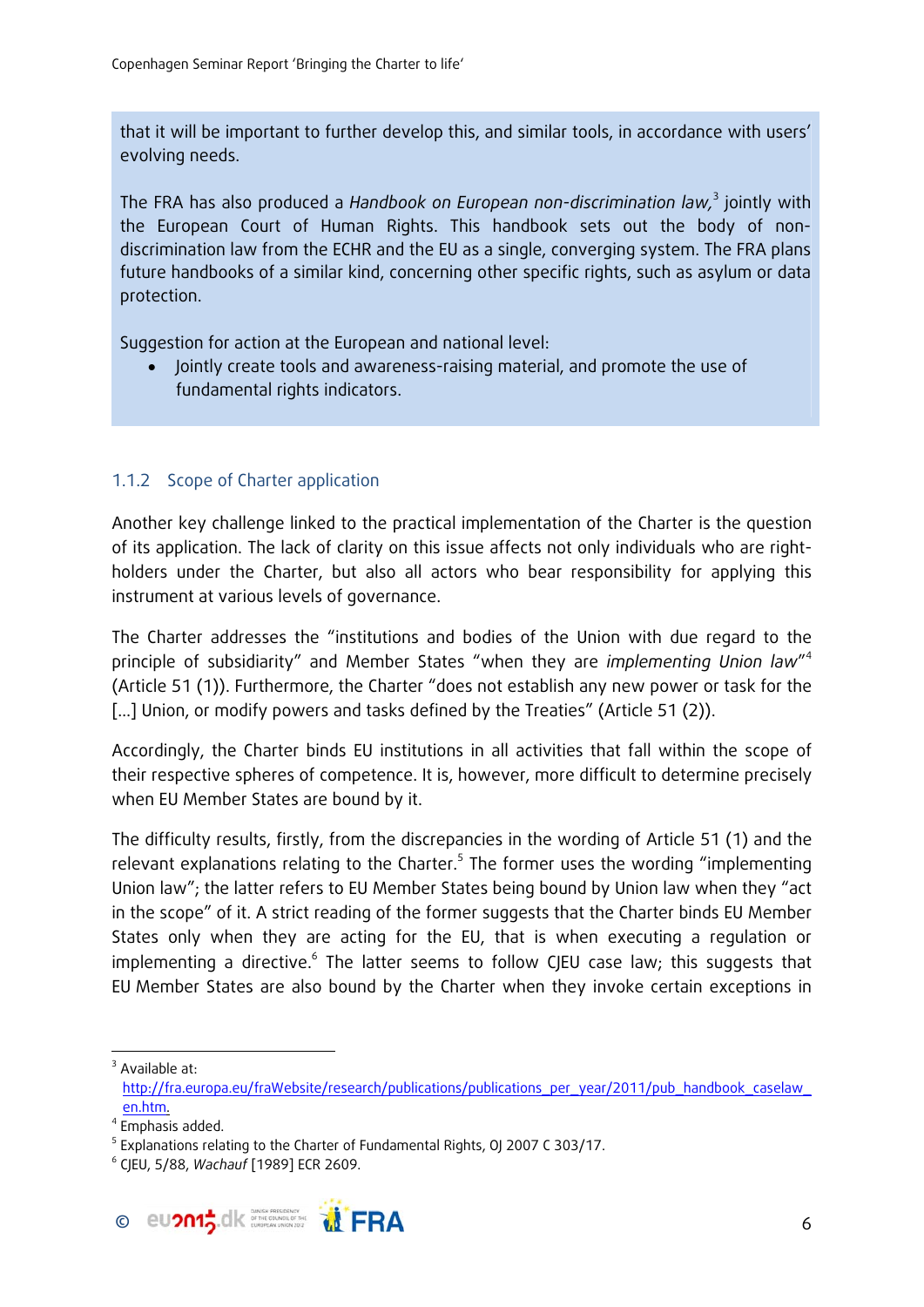the Treaties.<sup>7</sup> Accordingly, when EU Member States apply exceptions to the internal market freedoms they still need to comply with fundamental rights standards. So far, the CJEU has not provided an unequivocal response as to which reading applies to the Charter.

The CJEU did provide some guidance as regards the obligations resting on Member States when implementing a regulation. In the *N.S.* case*, 8* the CJEU ruled that a Member State's discretionary power to decide whether to deal with an asylum claim under the Dublin Regulation<sup>9</sup> triggers application of the Charter. This applies to situations where they cannot be unaware that systemic deficiencies in the asylum procedure and in the reception conditions of asylum seekers in that EU Member State amount to substantial grounds for believing that if the applicants were returned to the first country of entry, their fundamental rights would be violated.

Secondly, there is a question as to whether the Charter applies whenever there is a connection with EU law, other than those mentioned above. In the *Dereci* case*,* 10 the CJEU left the national court to decide whether the given situation was 'covered by EU law'. The case concerned a third-country national seeking family reunification with family members who were EU citizens. These EU citizens had not exercised their right to free movement and thus the situations were not covered by the Family Reunification Directive<sup>11</sup> or the Citizenship Directive.<sup>12</sup> The CIEU ruled that if the national court found that the situation was 'covered by EU law', the Charter must apply. Conversely, if the situation was not covered by EU law, the relevant provision of the ECHR must apply. The only indication the CJEU gave was that EU Member States can refuse to grant residence rights to third-country nationals under the given circumstances, provided this refusal "does not lead, for the Union citizen concerned, to the denial of the genuine enjoyment of the substance of the rights conferred by virtue of his status as a citizen of the Union, which is a matter for the referring court to verify".<sup>13</sup>

The CJEU also rejected cases on the ground that they did not fall within the Charter's scope of application. In the *Estov* case*,* 14 the question arose whether non-recognition under national law, of a right to challenge a decision, relating to the general plan for development of the capital, is incompatible with Article 47 of the Charter. The CJEU held that it has no jurisdiction to give a preliminary ruling since the contested decisions did not constitute a measure implementing EU law and were not "connected in any other way with that law".15

<sup>15</sup> *Ibid.*, para. 14.



 <sup>7</sup> The reference to Case C-260/89 *ERT* [1991] ECR I-2925 in the explanations (see note 3) confirms this.<br><sup>8</sup> CIEU C 411 (10 and C 493 (10, the latter ast vet constad

<sup>&</sup>lt;sup>8</sup> CIEU, C-411/10 and C-493/10; the latter not yet reported.

<sup>9</sup> Regulation (EC) No. 343/2003, OJ 2003L 50/1.

<sup>&</sup>lt;sup>10</sup> CJEU, C-256/11, not yet reported.

<sup>&</sup>lt;sup>11</sup> Council Directive 2003/86/EC of 22 September 2003 on the right to family reunification2003/86/EC, OJ 2003 L 251/12.

<sup>12</sup> Directive 2004/38/EC, OJ 2004 L 158/77.

<sup>&</sup>lt;sup>13</sup> *Ibid.*, para. 74; see also CJEU, C-34/09, *Ruiz Zambrano*, not yet reported.<br><sup>14</sup> CJEU, C-339/10.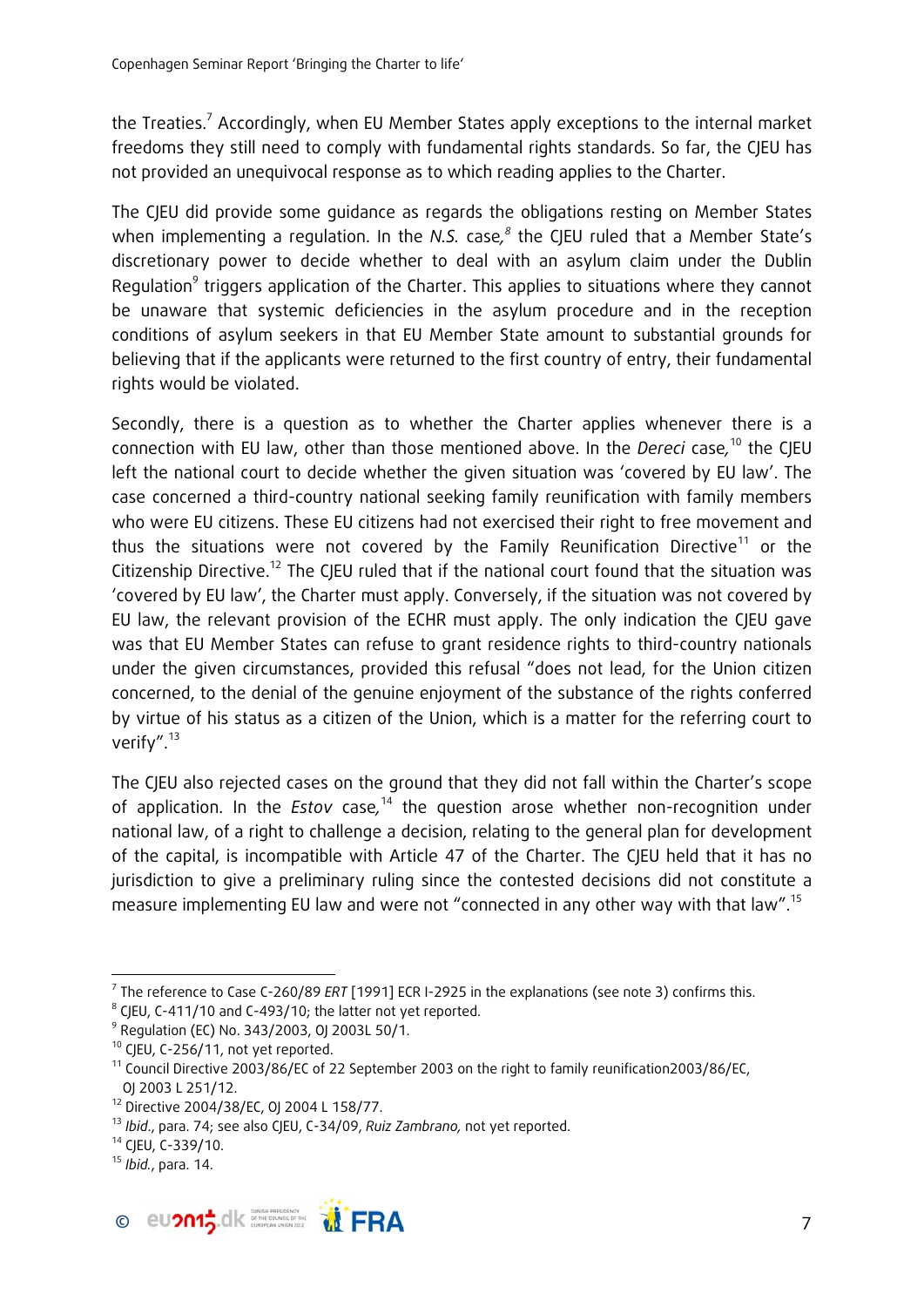Examples like these show that the court's case law does not yet provide full clarity on the issue, so that the question of when EU law is actually applicable to an individual case will often remain open until it is decided by the court. What is true already for experts applies even more to the public. Many 'false expectations' from individuals derive from doubts as to whether, and when, their Charter rights can be invoked. This has repercussions not only for the judicial system (receiving applications that do not fall within the scope of the Charter), but also for other national authorities and complaint mechanisms, which may be confronted with claims of rights under the Charter.

Given the degree of possible unclarity in this area, writing a *Guide* on the 'scope of application of the Charter' for practitioners is a possibility. The guide could set out which situations clearly fall within the Charter's scope of application and which do not, as well as provide guidance, through case law, on situations that are unclear.

Such a guide would be directed at legal practitioners, policy makers and non-governmental organisations. Effective communication on the key points of the guide's content, targeted specifically at the general public, could complement the publication of its full text.

A suggestion for all actors:

 It would be useful to publish a guide on the scope of application of the Charter, which would be directed at legal practitioners, policy makers, and non-governmental organisations; audiovisual tools would also be instrumental in producing awarenessraising materials on the Charter.

#### 1.1.3 Information and access to redress mechanisms

Practical implementation of the Charter also requires effective enforcement when rights are violated. This presupposes that individuals are aware of the most appropriate avenue to deal with their cases, under given circumstances. This does not currently occur, as illustrated by the fact that the Commission "receives many letters about situations for which it has no competence under the Treaties because they are unrelated to Union law".16 A similar situation also arises in relation to the Petitions Committee of the European Parliament, even though it has a broader mandate.<sup>17</sup> In fact, the newest Eurobarometer on the subject shows that awareness of the Charter is increasing but remains very low. More than one-third (36 %) of the general population interviewed have never heard of the Charter and the majority, 55 %, incorrectly say that it is true that the Charter applies to all actions of EU Member States, including matters of national competence.<sup>18</sup>

<sup>&</sup>lt;sup>18</sup> Flash Eurobarometer 340, available at: http://ec.europa.eu/public\_opinion/flash/fl\_340\_sum\_en.pdf.



 16 European Commission (2010), *Communication establishing a 'Strategy for the effective implementation of the* 

*Charter of Fundamental Rights by the European Union',* COM(2010) 573/4, Brussels, 19 October 2010, p. 11.<br><sup>17</sup> Union citizens have the fundamental right to petition the European Parliament "individually or in association with other citizens or persons […] on a matter which comes within the Union's fields of activity and which affects him, her or it directly" under Art. 227 of the TFEU.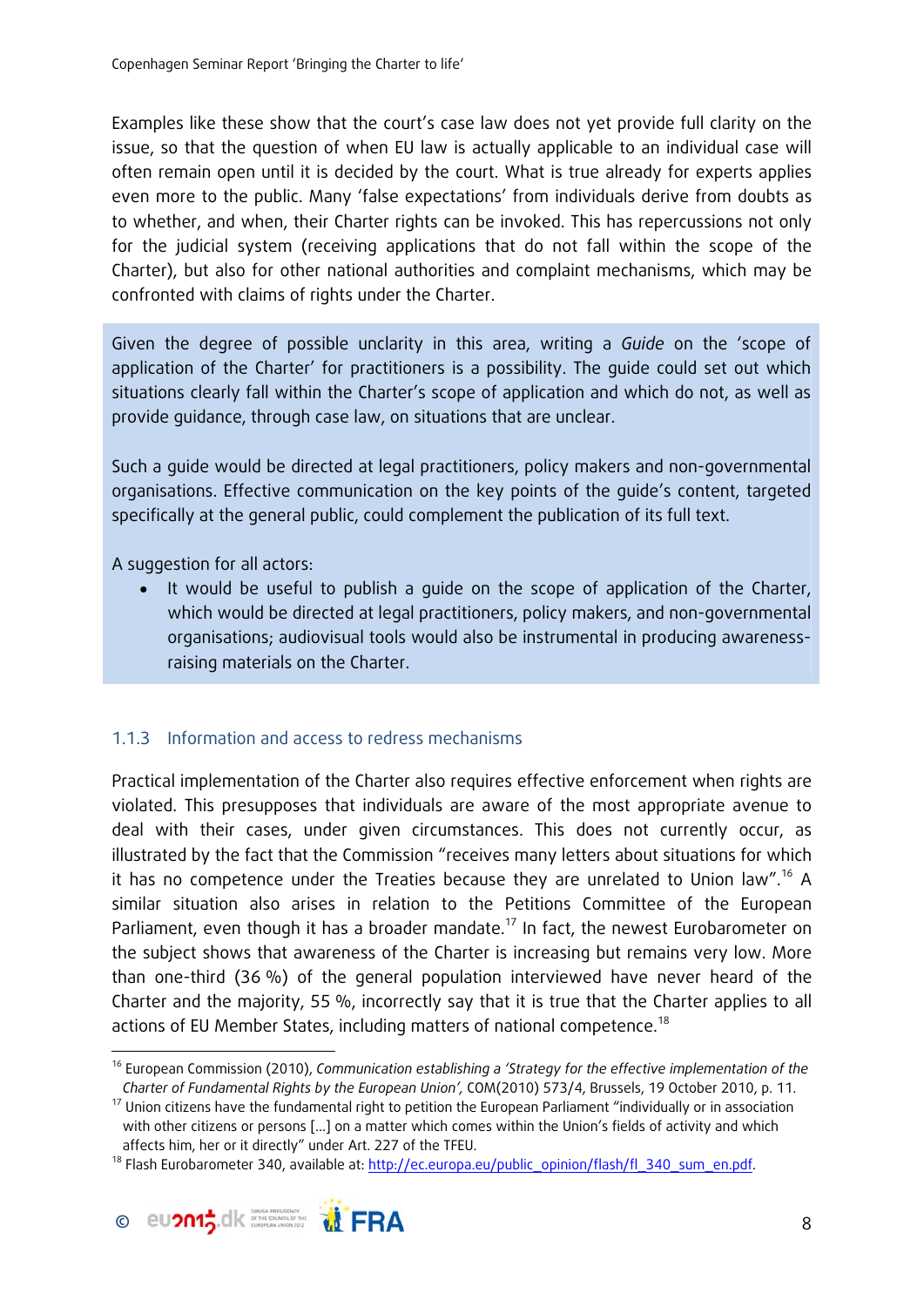The European Commission operates the European e-Justice portal<sup>19</sup> to provide professionals and the public with information on justice systems and improve access to justice. The FRA, through its project on 'Complaints, legal Assistance and rights information tools for you (C.L.A.R.I.T.Y.)', which is included in its annual work programme 2013, will aim at complementing the European Commission portal with a tool guiding the user to appropriate redress mechanisms.

Individuals not only need to be able to access information on redress mechanisms easily, they also should receive guidance on where exactly to lodge a complaint if they have 'knocked on the wrong door'. It is of paramount importance not to create disappointment by leaving individuals to find their own way through the complex European landscape of rights protection. A lack of appropriate guidance may create distrust in the entire fundamental rights system and undermine the political message of the Charter.

Since the EU's fundamental rights landscape is complex, $^{20}$  individuals should be properly guided to the appropriate body when seeking assistance and redress, so that no individuals are left without a response to their complaint, and the coherence of the fundamental rights system is demonstrated and reaffirmed. Establishing a network of existing systems and mechanisms for protecting and promoting rights might help achieve this. This network could include the European Commission, the European Parliament's Committee on petitions, the European Ombudsman, the European Data Protection Supervisor, equality bodies, national human rights institutions, other institutions with a human rights remit and national authorities, the registries of the CJEU and the ECtHR as well as the FRA.

Suggestion for action for all EU institutions and all national human rights bodies:

 Create and/or further develop existing networks for dealing with individual complaints, awareness raising and the provision of support within their respective competences.

### 1.2 Visibility: The extent to which the EU institutions are embracing the Charter is not always sufficiently transparent

#### 1.2.1 CIEU judaments

Since the Charter acquired legally binding status after the Lisbon Treaty entered into force, the number of CJEU cases referring to this instrument is increasing. The number of decisions

<sup>&</sup>lt;sup>20</sup> See FRA (2012), Annual Report 2011: FOCUS - Bringing rights to life: The fundamental rights landscape of the European Union, available at: http://fra.europa.eu/fraWebsite/attachments/FRA-2012\_annual-report-2011 fundamental-rights-landscape\_EN.pdf.



<sup>19</sup> Available at: https://e-justice.europa.eu/home.do?action=home.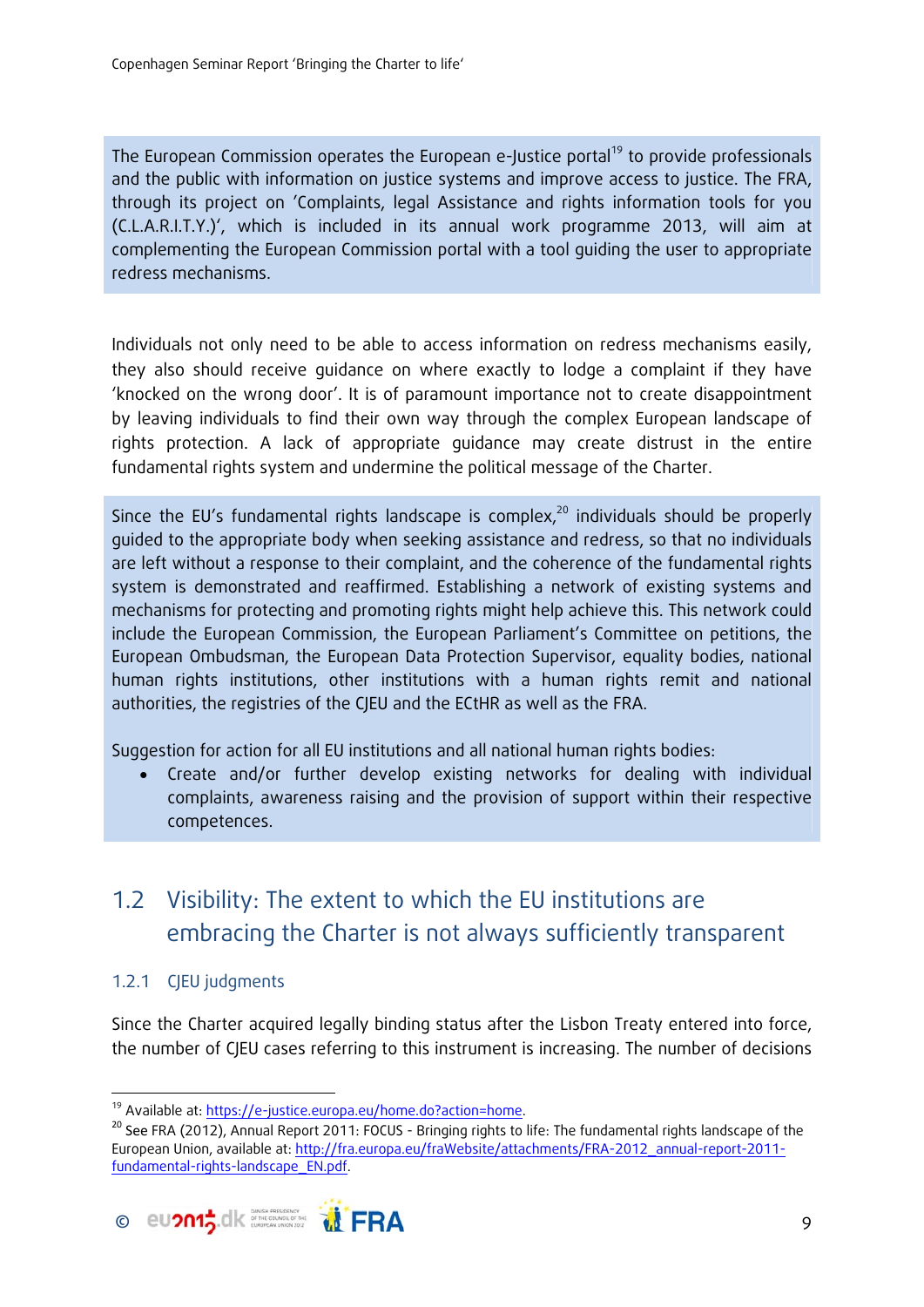in which it quoted the Charter in its reasoning rose by more than 50 % in 2011 over 2010, to 42 decisions from 27. When national courts address questions to the CJEU, they also (preliminary rulings) increasingly refer to the Charter: in 2011, such references rose by 50 % compared with 2010, to 27 references from 18.<sup>21</sup>

This is a natural result of the attention it has attracted on behalf of legal practitioners (lawyers and national judges), as a modern instrument that provides enhanced visibility of rights, which can be invoked in legal proceedings. It is also a logical consequence of the court's changed reasoning: it now has the Charter (not the ECHR) as its first point of reference in cases involving fundamental rights. The ECHR will inevitably, however, continue to play an important role, not only because of the obligation laid down in Article 52 (3) of the Charter, but also in view of the future EU accession to the ECHR as required by Article 6 of the TEU.

If the number of cases involving fundamental rights continues to increase, the CJEU will also increasingly face situations that require it to consult widely. This includes additional legal texts on fundamental human rights and the case law of other courts – nationally or internationally. The diversity of EU legal sources is another reason why it will have to consult a wide range of legal texts.

One question concerning visibility will be the extent to which the CJEU's judgments provide for elaborate fundamental rights reasoning. This would also reflect the degree to which other fundamental rights sources are drawn upon and how rights are interpreted more widely.

#### 1.2.2 Implementing the Charter in legislative and policy action at EU level

The EU institutions have acted to integrate the Charter more effectively in the implementation of their activities ever since the Lisbon Treaty entered into force. To that end, in 2010 the European Commission adopted a Communication establishing a *Strategy for the effective implementation of the Charter of Fundamental Rights by the European Union,<sup>22</sup>* with the overall policy objective of making "the fundamental rights provided for in the Charter as effective as possible"<sup>23</sup> and ensuring that the EU is exemplary in this regard. The new strategy envisages a strengthened fundamental rights culture in the European Commission when legislative proposals are prepared (such as for impact assessments<sup>24</sup> and Charter-compliance checks of draft legislative texts), during the legislative process, as well as ensuring that Member States respect the Charter when implementing Union law (through the use of preventive mechanisms, such as political negotiations and, eventually, the use of

*Commission Impact Assessments*, SEC(2011) 567 final, Brussels, 6 May 2011.



 21 European Commission (2012), *2011 Report on the Application of the EU Charter of Fundamental Rights*, COM(2012) 169 final, Brussels, 16 April 2012, p. 6.

<sup>22</sup> European Commission (2010), *Communication establishing a 'Strategy for the effective implementation of the*  Charter of Fundamental Rights by the European Union', COM(2010) 573/4, Brussels, 19 October 2010.<br><sup>23</sup> Ibid., p. 3.<br><sup>24</sup> See also: European Commission (2011), Operational Guidance on taking account of Fundamental Rights in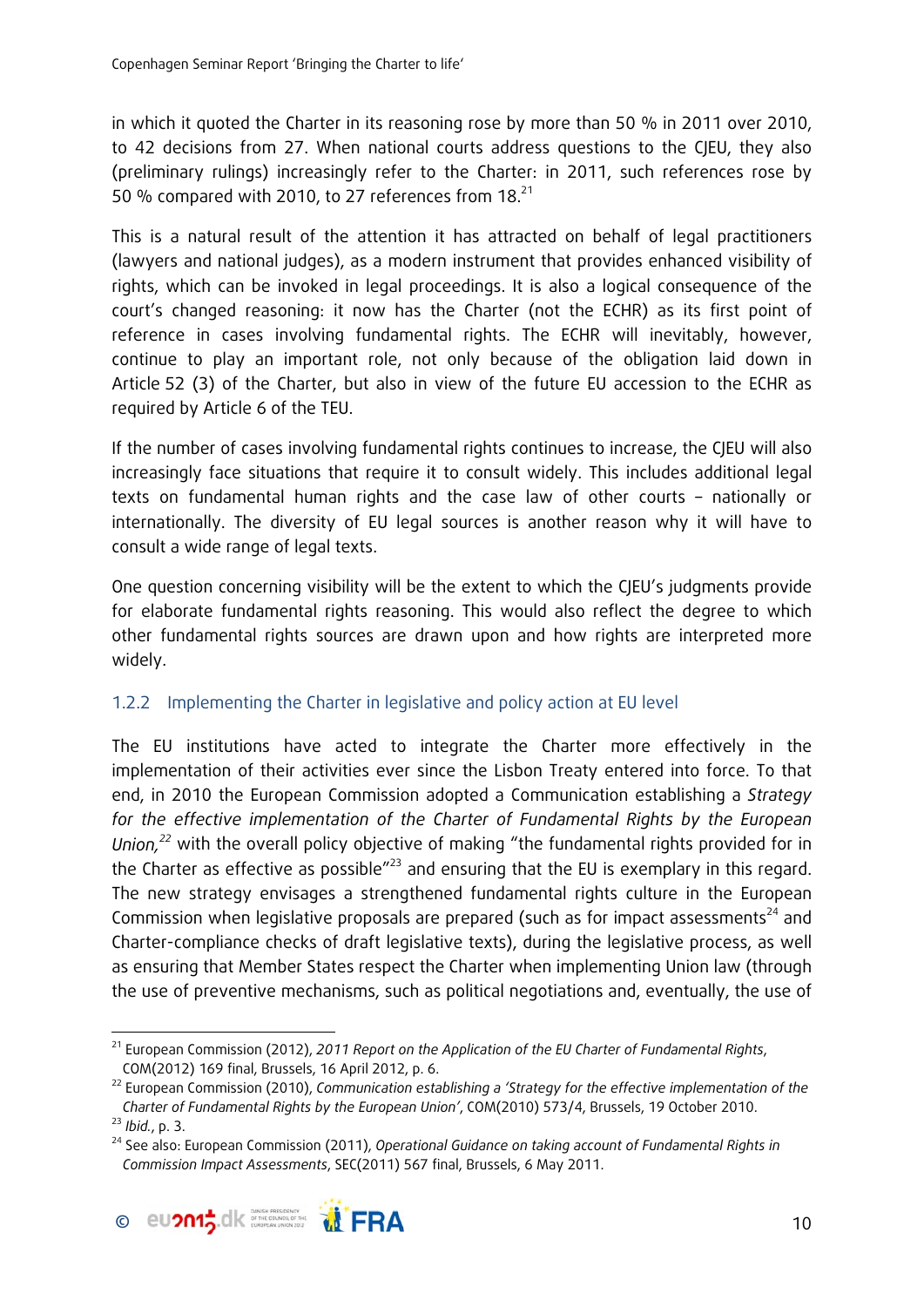infringement procedures). The European Commission also created an inter-service coordination group on the implementation of the EU Charter of Fundamental Rights, with a view to building up coherence in the implementation of the Charter strategy, for instance, and to share knowledge and experience between EU Directorate-Generals on the matter.

In 2011, the Council of the European Union adopted *Guidelines on methodological steps to be taken to check fundamental rights compatibility at the Council's Preparatory Bodies.*<sup>25</sup> They aimed at helping Council preparatory bodies "take the methodological steps necessary to identify and deal with fundamental rights issues arising in connection with the proposal under discussion at the given Council preparatory bodies" as well as "raising the general awareness regarding fundamental rights matters in the Council preparatory bodies."<sup>26</sup> The Guidelines encourage making use of the Council Legal Service, the expertise of national experts as well as the Working Party on Fundamental Rights, Citizens Rights and Free Movement of Persons (FREMP). The guidelines also state that the "The European Union Agency for Fundamental Rights may, in line with its mandate, formulate and publish conclusions and opinions on specific thematic topics, at the request of the Council. The Council preparatory bodies should bear in mind this possibility and the invitation set out in the Stockholm Programme to the EU institutions to make full use of the expertise of the Agency."27

The European Parliament has standard procedures in place for fundamental rights scrutiny of legislation, including the possibility to consult the Parliament's legal service or to request an opinion from the FRA.<sup>28</sup> Additionally, a new rule of procedure introduced at the end of 2009 allows the Committee on Civil Liberties, Justice and Home Affairs (LIBE) to include an additional procedure for *ex ante* fundamental rights scrutiny. This allows a committee responsible for a subject matter, a political group, or at least 40 Members of Parliament, to refer a matter to "the committee responsible for the interpretation of the Charter" (LIBE), where it considers that a proposal for a legislative act or parts of it do not comply with the rights enshrined in the Charter. $29$ 

Some of the procedural stages of the policy-making and legislative processes mentioned above are not subject to public debate. This may raise questions of visibility. For instance, this is the case with regard to the conduct of Charter compatibility assessments, most notably when legislative drafts are scrutinised.



 25 Council of the European Union (2011), *Guidelines on methodological steps to be taken to check fundamental* 

rights compatibility at the Council's preparatory bodies, doc No. 10140/11, Brussels, 18 May 2011.<br><sup>26</sup> Ibid., p. 2.<br><sup>27</sup> Ibid., p. 6.<br><sup>28</sup> See rule 126 of the European Parliament's rules of procedures ("requests to Europ seminar, the General Affairs Council, in its Conclusions of 26 June 2012 on the 2011 report from the Commission on the Application of the EU Charter of Fundamental Rights encouraged: "all EU institutions and the Member States to make full use of the expertise of the Agency and to consult with the Agency, where appropriate and in line with its mandate, on the development of legislation **and policies** with implications for fundamental rights" (see 3180<sup>th</sup> General Affairs Council meeting, Luxembourg, 26 June 2012, para. 11, available on: www.consilium.europa.eu/uedocs/cms\_Data/docs/pressdata/en/jha/131230.pdf).<br><sup>29</sup> European Parliament, Rules of Procedure, Rule 36.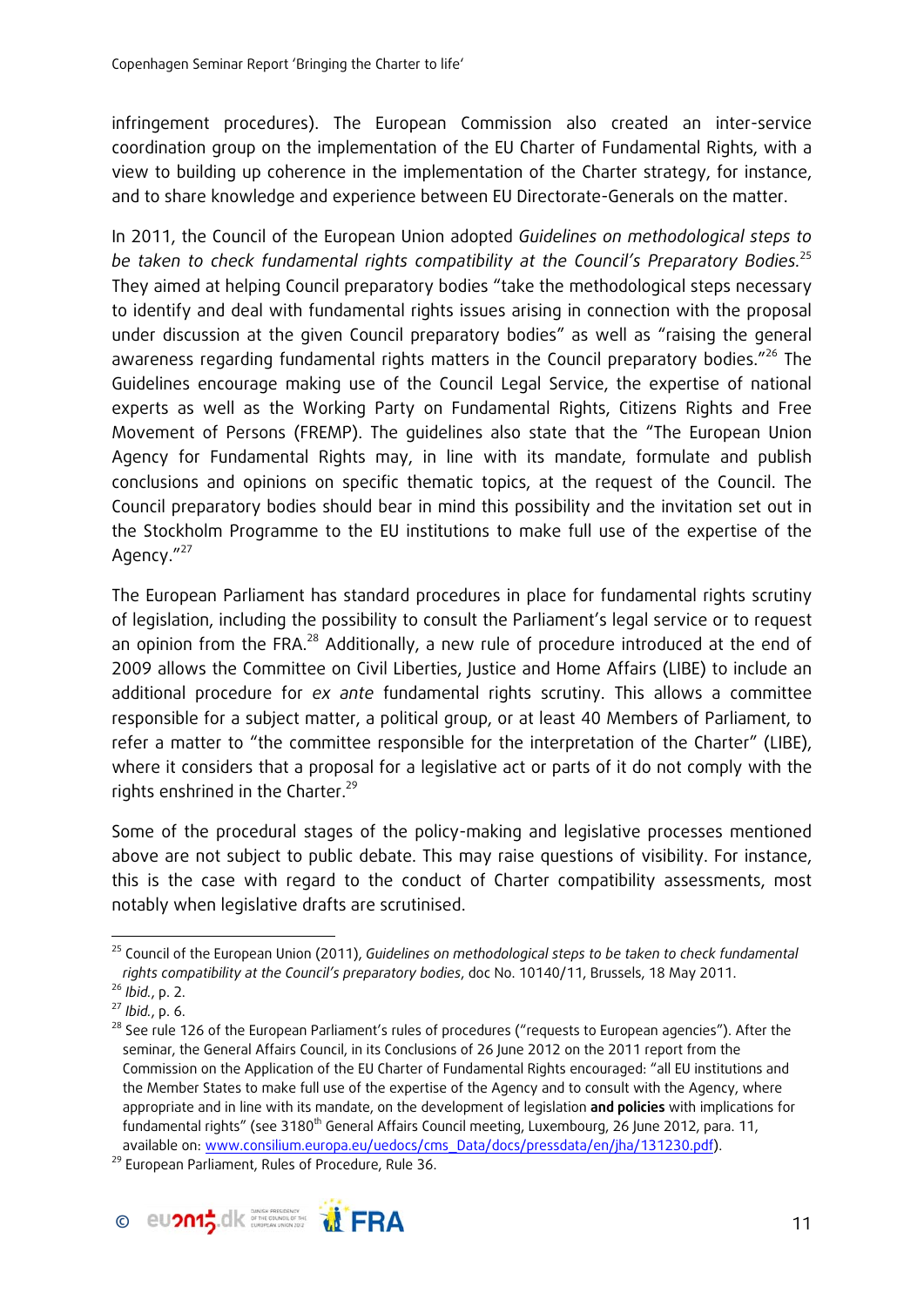Taking fundamental rights into account in the preparation and adoption of legislation is increasingly common at EU level. The additional involvement of independent bodies could be useful in this regard.

## 2 Applying the Charter at the national level

### 2.1 Closer integration of all bodies concerned with fundamental rights promotion and/or protection operating at the national level

Given that human and fundamental rights are first and foremost a matter for the national level, there is a need to ensure close integration of all national bodies, such as National Human Rights Institutions (NHRIs), equality bodies, national data protection authorities, and ombudsmen, to promote and/or protect fundamental rights. There is also a need to link the EU and the Charter on the one hand with the national legal orders on the other. Acting within their respective mandates, these bodies can contribute, for example by:

- including/mainstreaming the Charter and international human rights standards in legislative scrutiny checks, and aiming to keep the level of protection and promotion in line with these standards;
- educating and raising public awareness on the content of the Charter, the existing fundamental rights landscape and available redress mechanisms in Europe to which individuals can turn;
- providing advice to individuals on the mechanisms and bodies available for accessing rights and assistance, including at EU or international levels.

Strong regional cooperation of the respective types of bodies, with structures like Equinet, the European Network of Equality Bodies, and the European Group of NHRIs, is important to enhance the national application of the Charter. These bodies and networks can facilitate the Charter application by serving as contacts and steering points.

### 2.2 Making the Charter a point of reference in public discourse and frontline action

The complex institutional and constitutional backdrop against which the Charter operates calls for careful communication. It is important, however, that this instrument, and the rights it enshrines, becomes a point of reference in public discourse. All policy actors at the EU and national levels, as well as civil society, can contribute towards this by ensuring adequate references to the Charter.

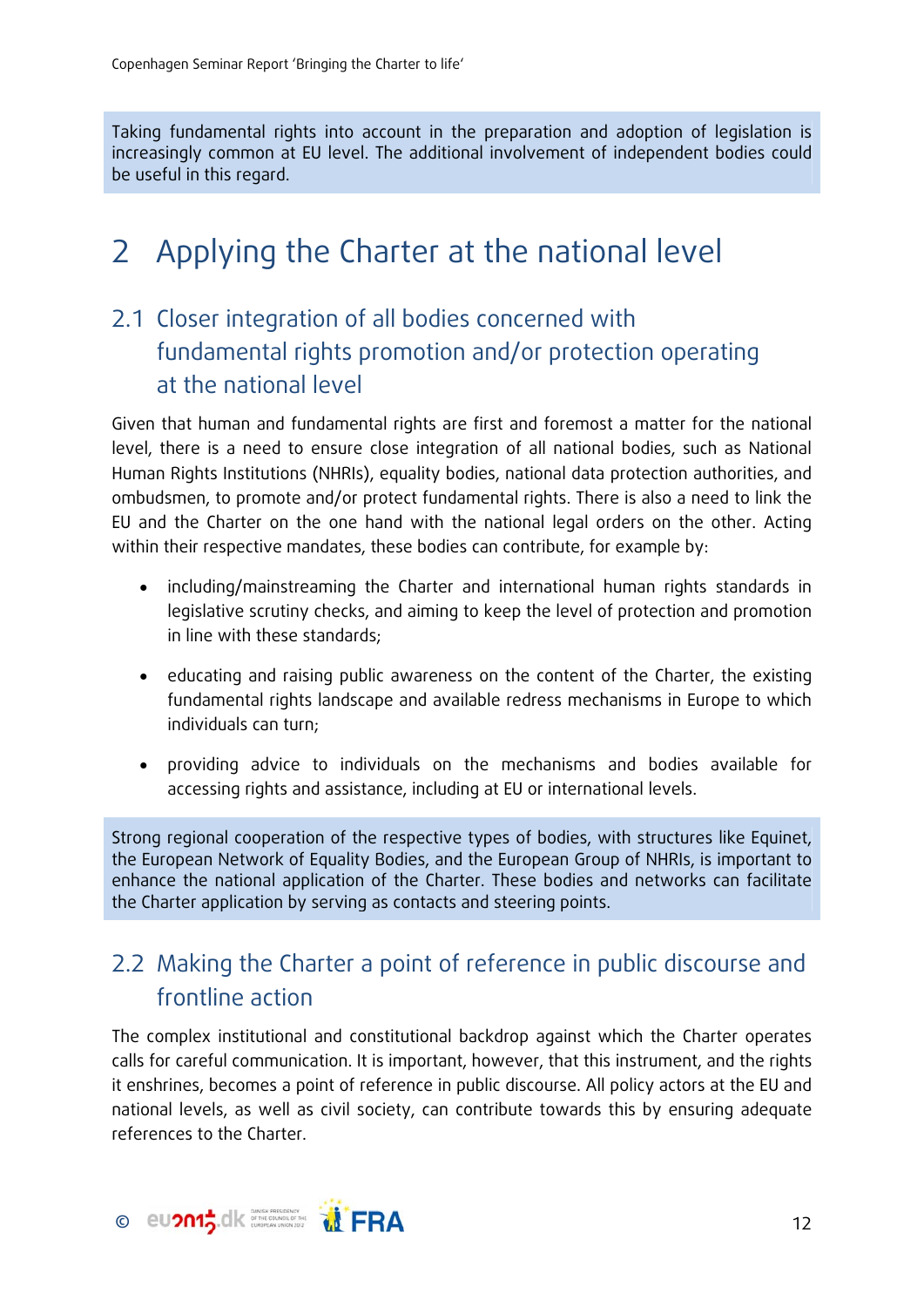Furthermore, civil society organisations can initiate a process of using the Charter in public discourse through acknowledging and recognising its importance. This could be through, for example, joint declarations and awareness raising through the volunteer sector. For such a streamlining process to become meaningful, it must go hand-in-hand with ensuring that these organisations are equipped with the necessary tools to allow informed frontline action. These tools could allow organisations to:

- apply Charter provisions that are relevant to them in practice, such as in the form of guides on the Charter;
- measure progress achieved in annual reports, for example, using methods including fundamental rights indicators.

### 2.3 The Charter in litigation

Another route for the practical implementation of the Charter is its use in litigation in national proceedings, as well as in proceedings before the CJEU. Litigating NGOs can have an important function in raising the profile of the Charter throughout case law by invoking existing precedents, while also facilitating individuals' access to court proceedings. Interventions of these bodies, but also of NHRIs and equality bodies, $30$  as third parties to proceedings, may facilitate such mainstreaming, and can be pursued more actively at national level proceedings, in view of the practice and rules in relation to proceedings before the CIFU.<sup>31</sup>

Furthermore, since lawyers are one of the first contact points of individuals seeking redress through legal proceedings, it is important that they receive adequate information and training on the content and application of the Charter.

## Concluding remarks and the way forward

The discussions during the seminar centred on the various concerns linked to the practical implementation of the Charter, the identification of existing challenges and potential areas for improvement. On the question of Charter applicability, for instance, it is often unclear which concrete aspects of fundamental rights are covered under EU law. This lack of clarity is especially felt by the holders of rights, but also by those bodies and authorities, which at the national and international levels, are responsible for ensuring implementation.

Commission in the CJEU cases C-411/10 and C-493/10, *N.S.* not yet reported.<br><sup>31</sup>See further the CJEU Rules of Procedure of the Court of Justice on http://curia.europa.eu/jcms/upload/docs/application/pdf/2011-07/rp\_cjue\_en.pdf.



 <sup>30</sup> See, for example, the interventions of Amnesty International and the Advice on Individual Rights in Europe Centre (AIRE), United Nations High Commissioner for Refugees (UNHCR) and the Equality and Human Rights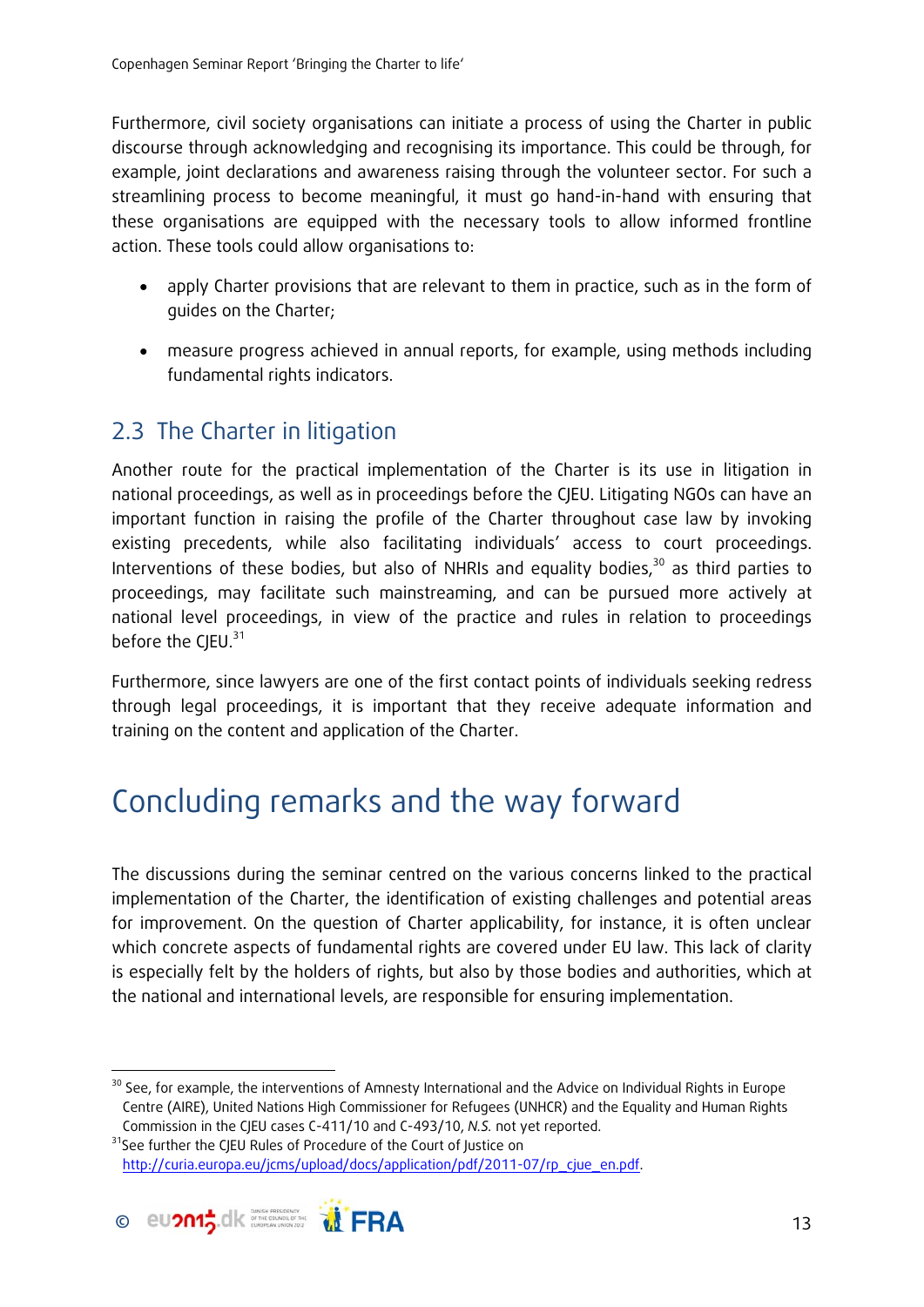Among the key challenges participants identified were:

- ensuring that EU citizens and others living or residing in the EU know the precise scope of application of the Charter and their rights;
- responding to the expectations of these persons which can sometimes be unrealistic – by providing targeted information, especially as to whether and when the Charter rights can be invoked, as well as on the appropriate redress mechanisms;
- guaranteeing that EU and Member State institutions and authorities are fully aware of the concrete implications of the obligations under the Charter in their day-to-day relations with rights holders and in their inter-institutional relations.

Suggestions for actions participants identified included:

- ensuring targeted information on the Charter and dissemination of this information, including jointly creating tools/mechanisms and developing awareness-raising material, especially at the national level;
- collecting additional information on the fundamental rights situation at the EU and national levels;
- strengthening efforts aimed at building capacity and knowledge regarding the content and implications of the Charter in the context of the daily work of public authorities, national human rights institutions and civil society actors;
- creating networks for improving and developing access to redress mechanisms aiming to close existing gaps which prevent individuals from obtaining redress.

The discussions showed that more synergies are needed to maximise the use of the limited knowledge and resources available to ensure that the Charter is applied. In meeting this shared responsibility, the key words are cooperation and coordination, among the various actors involved, at the EU and national levels, in civil society as well as in public administrations, and other institutions and bodies, of the EU and its Member States.<sup>32</sup>

<sup>&</sup>lt;sup>32</sup> See e.g. FRA (2012), Annual Report 2011: FOCUS - Bringing rights to life: The fundamental rights landscape of the European Union, available at: http://fra.europa.eu/fraWebsite/attachments/FRA-2012\_annual-report-2011-fundamental-rights-landscape\_EN.pdf.

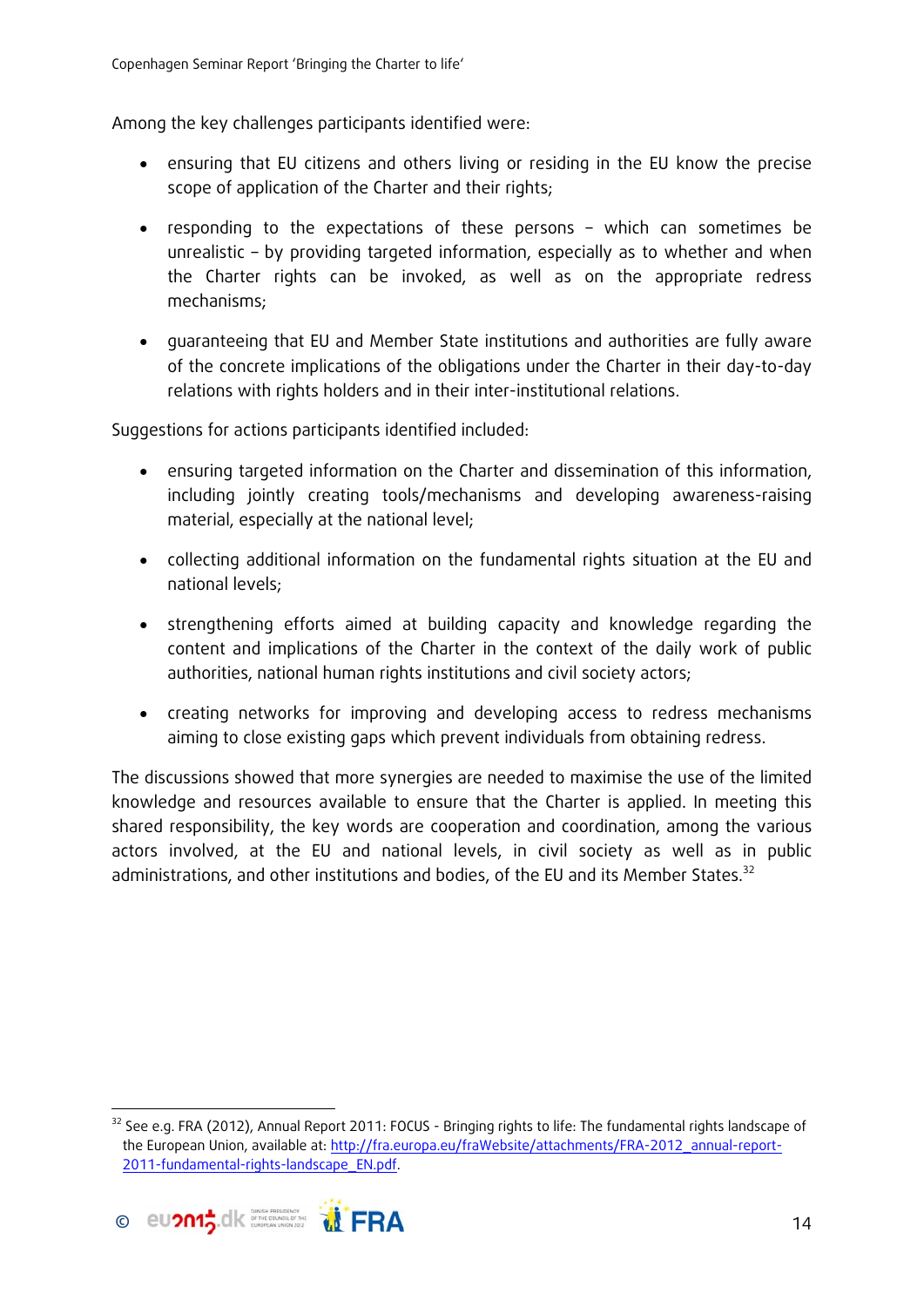## Seminar programme

| DAY <sub>1</sub>  | 15 March 2012                                                                                                                                                                                                                                                                                                                                                                                                                                                                                                                                                                                                                                                                                           | 12:30 FRA Presentation                                                      |
|-------------------|---------------------------------------------------------------------------------------------------------------------------------------------------------------------------------------------------------------------------------------------------------------------------------------------------------------------------------------------------------------------------------------------------------------------------------------------------------------------------------------------------------------------------------------------------------------------------------------------------------------------------------------------------------------------------------------------------------|-----------------------------------------------------------------------------|
|                   | <b>Welcome &amp; Introduction</b>                                                                                                                                                                                                                                                                                                                                                                                                                                                                                                                                                                                                                                                                       | Pilot mobile Web app on<br>the EU Charter-getting                           |
| 13:00             | Arrival and registration of participants                                                                                                                                                                                                                                                                                                                                                                                                                                                                                                                                                                                                                                                                | participants' feedback                                                      |
| 13:30             | Welcome & introduction<br>Morten Bødskov, Danish Minister of Justice<br>Ilze Brands Kehris, Chairperson of the European Union Agency for Fundamental<br>Rights (FRA) Management Board<br>Video message<br>Viviane Reding, Vice-President of the European Commission<br>Keynote speech<br>Morten Kjærum, Director of the FRA                                                                                                                                                                                                                                                                                                                                                                             |                                                                             |
| 14:15             | Coffee/Tea Break                                                                                                                                                                                                                                                                                                                                                                                                                                                                                                                                                                                                                                                                                        |                                                                             |
|                   | Putting the Charter into Practice at EU Level                                                                                                                                                                                                                                                                                                                                                                                                                                                                                                                                                                                                                                                           |                                                                             |
| 14:30             | Panel Debate (moderated by Jeremy McBride, Chairperson of the Scientific<br>Committee of the FRA)                                                                                                                                                                                                                                                                                                                                                                                                                                                                                                                                                                                                       |                                                                             |
|                   | Opportunities and challenges for EU institutions and bodies                                                                                                                                                                                                                                                                                                                                                                                                                                                                                                                                                                                                                                             |                                                                             |
| <b>Questions:</b> | The status quo: how is the Charter implemented by EU bodies and institutions<br>1.<br>during the process of elaborating, scrutinising the validity of, or handling<br>complaints about or hearing cases concerning EU law, policy or practice?<br>The potential for improvement: how could the Charter be applied more<br>2.<br>rigorously during these processes? Should this include for instance increased<br>training on fundamental rights of staff, or making greater use of expertise within<br>other EU bodies or institutions?<br>What improvements could be delivered in the short-term within current<br>3.<br>institutional constraints, and what improvements could be made over the long- |                                                                             |
|                   | term through future reform?<br>How could inter-institutional co-operation be improved in order to facilitate the<br>4.                                                                                                                                                                                                                                                                                                                                                                                                                                                                                                                                                                                  |                                                                             |
|                   | implementation of the Charter?<br>• Vassilios Skouris, President of the European Court of Justice<br>• Paul Nemitz, Director for Fundamental Rights and Union Citizenship, European<br>Commission<br>· Gráinne de Búrca, Professor, New York University School of Law<br>· Jean-Paul Jacqué, College of Europe, Bruges, Honorary Director-General and<br>Special Counselor of the Council of the European Union                                                                                                                                                                                                                                                                                         |                                                                             |
|                   | Plenary discussion                                                                                                                                                                                                                                                                                                                                                                                                                                                                                                                                                                                                                                                                                      | 16:00 FRA Presentation                                                      |
| 16:00             | Coffee/Tea Break                                                                                                                                                                                                                                                                                                                                                                                                                                                                                                                                                                                                                                                                                        | Pilot mobile Web app on<br>the EU Charter-getting<br>participants' feedback |

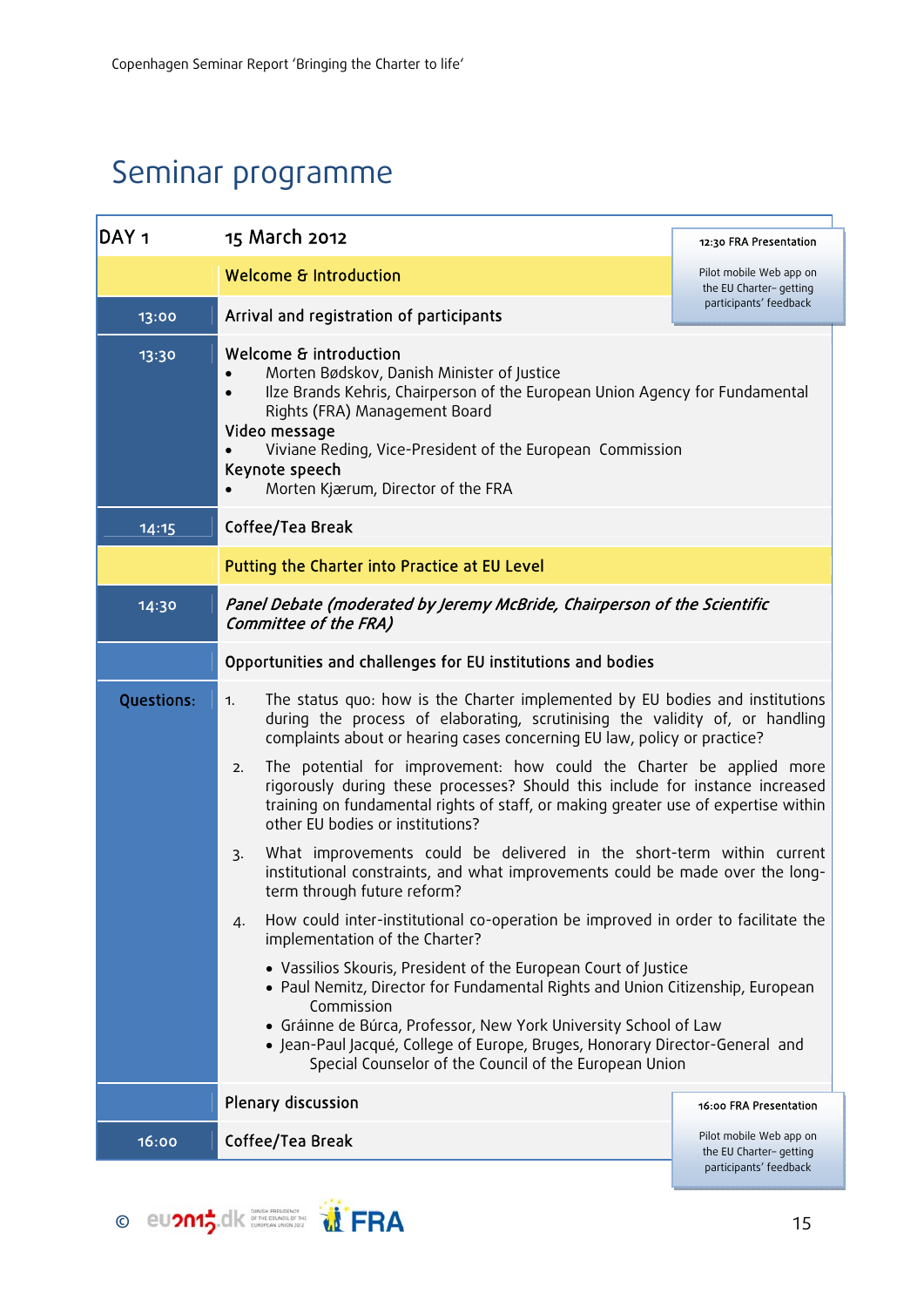|                   | Putting the Charter into Practice at National Level                                                                                                                                                                                                                                                                                                                                                       |                                                                             |
|-------------------|-----------------------------------------------------------------------------------------------------------------------------------------------------------------------------------------------------------------------------------------------------------------------------------------------------------------------------------------------------------------------------------------------------------|-----------------------------------------------------------------------------|
| $16:30 - 18:00$   | Panel Debate (moderated by Jonas Christoffersen,<br>Executive Director of the Danish Institute for Human Rights)                                                                                                                                                                                                                                                                                          |                                                                             |
|                   | Opportunities and challenges for national bodies                                                                                                                                                                                                                                                                                                                                                          |                                                                             |
| <b>Questions:</b> | The status quo: how, if at all, is the Charter implemented by national<br>1.<br>parliaments, governments and judicial authorities in the transposition,<br>implementation and interpretation of EU law? Is the Charter seen to add value to<br>existing human rights provisions in national, European or international law?<br>The potential for improvement: how could the Charter be applied more<br>2. |                                                                             |
|                   | rigorously during these processes? For example, by making greater use of<br>expertise at the EU, national, and local levels, or by ensuring the provision of<br>legal advice or other support.                                                                                                                                                                                                            |                                                                             |
|                   | What improvements could be delivered in the short-term within current<br>$\overline{3}$ .<br>institutional or resource constraints, and what improvements could be made<br>over the long-term through future reform?                                                                                                                                                                                      |                                                                             |
|                   | How could the EU institutions and bodies assist Member States in implementing<br>$\overline{4}$ .<br>the Charter?                                                                                                                                                                                                                                                                                         |                                                                             |
|                   | • Mielle Bultermann, Head of litigation team, Ministry of Foreign Affairs of the<br>Netherlands<br>• Sophia Koukoulis-Spiliotopoulos, Member of the Greek National Commission<br>for Human Rights, Attorney and Counselor at Law<br>• Marcella Prubauer-Glaser, President of the Council of Bars and Law Societies of<br>Europe                                                                           |                                                                             |
|                   | • Giuseppe Tesauro, former Advocate General of the European Court of Justice,<br>Member of the Italian Constitutional Court<br>• Jörg Polakiewicz, Head of Human Rights Policy and Development Department,<br>Council of Europe                                                                                                                                                                           |                                                                             |
|                   | Plenary discussion                                                                                                                                                                                                                                                                                                                                                                                        | 18:00 FRA Presentation                                                      |
| 19:30             | <b>DINNER</b> at the Odd Fellow Palace<br>Bredgade 28, 1260 Copenhagen                                                                                                                                                                                                                                                                                                                                    | Pilot mobile Web app on<br>the EU Charter-getting<br>participants' feedback |

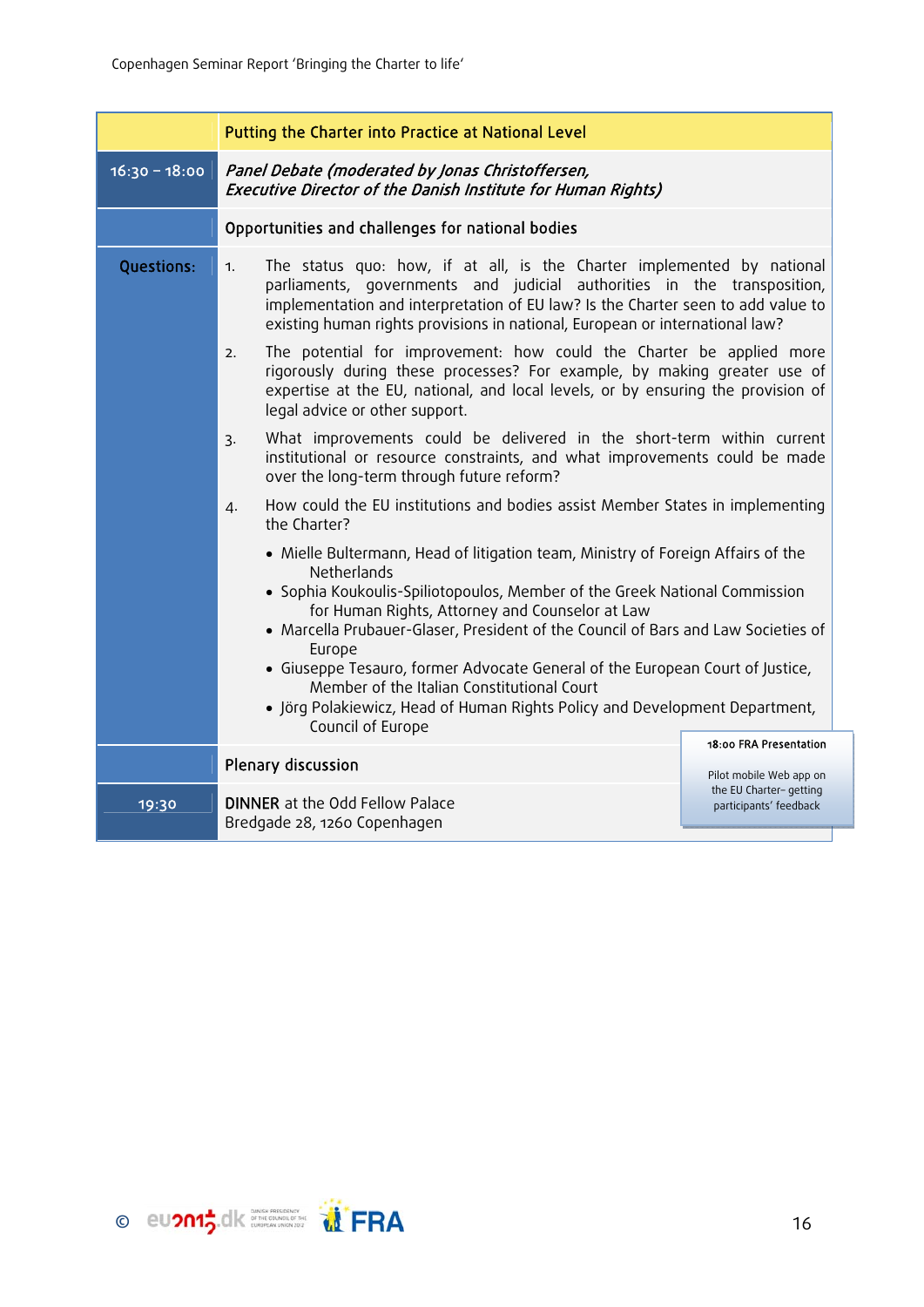| DAY <sub>2</sub>  | 16 March 2012                                                                                                                                                                                                                                                                                                                                                                                                                                    | 09:00 FRA Presentation                            |
|-------------------|--------------------------------------------------------------------------------------------------------------------------------------------------------------------------------------------------------------------------------------------------------------------------------------------------------------------------------------------------------------------------------------------------------------------------------------------------|---------------------------------------------------|
|                   | <b>Improving Citizens' Access to Charter Rights</b>                                                                                                                                                                                                                                                                                                                                                                                              | Pilot mobile Web app on<br>the EU Charter-getting |
| 09:15             | Opening                                                                                                                                                                                                                                                                                                                                                                                                                                          | participants' feedback                            |
| 09:30             | Serving the people in Europe: the contribution of European and national human<br>rights institutions and mechanisms                                                                                                                                                                                                                                                                                                                              |                                                   |
|                   | Alan Miller, Chair of the Scottish Human Rights Commission, Chair of the<br>$\bullet$<br>European Group of National Human Rights Institutions<br>David Lowe, Head of the Secretariat of the Committee on Petitions of the<br>$\bullet$<br>European Parliament<br>Peter Reading, Director of Legal Policy, Equality and Human Rights Commission,<br>$\bullet$<br><b>UK</b><br>Jonas Grimheden, Programme manager Legal Research, FRA<br>$\bullet$ |                                                   |
| <b>Questions:</b> | The status quo: how does the Charter feature in the work of national and EU<br>1.<br>bodies specialising in handling complaints, informing or otherwise supporting<br>individuals with fundamental rights complaints, and promoting fundamental<br>rights protection more generally? Is the Charter seen to add value to existing<br>human rights provisions in national, European or international law?                                         |                                                   |
|                   | The potential for improvement: how could the Charter be applied more<br>2.<br>rigorously during these processes? For example, by increasing awareness of the<br>Charter among the public, including greater understanding of where it does and<br>does not apply.                                                                                                                                                                                |                                                   |
|                   | What improvements could be delivered in the short-term within current<br>3.<br>institutional constraints, and what improvements could be made over the long-<br>term through future reform?                                                                                                                                                                                                                                                      |                                                   |
|                   | How could EU Citizens and other persons living in the EU improve their use of the<br>4.<br>work of European and National Human Rights Institutions and non-governmental<br>organizations and increase the benefits derived from this work in implementing<br>the Charter? Is there a way these institutions can assist them in this<br>improvement?                                                                                              |                                                   |
| 10:15             | Coffee/Tea Break                                                                                                                                                                                                                                                                                                                                                                                                                                 |                                                   |

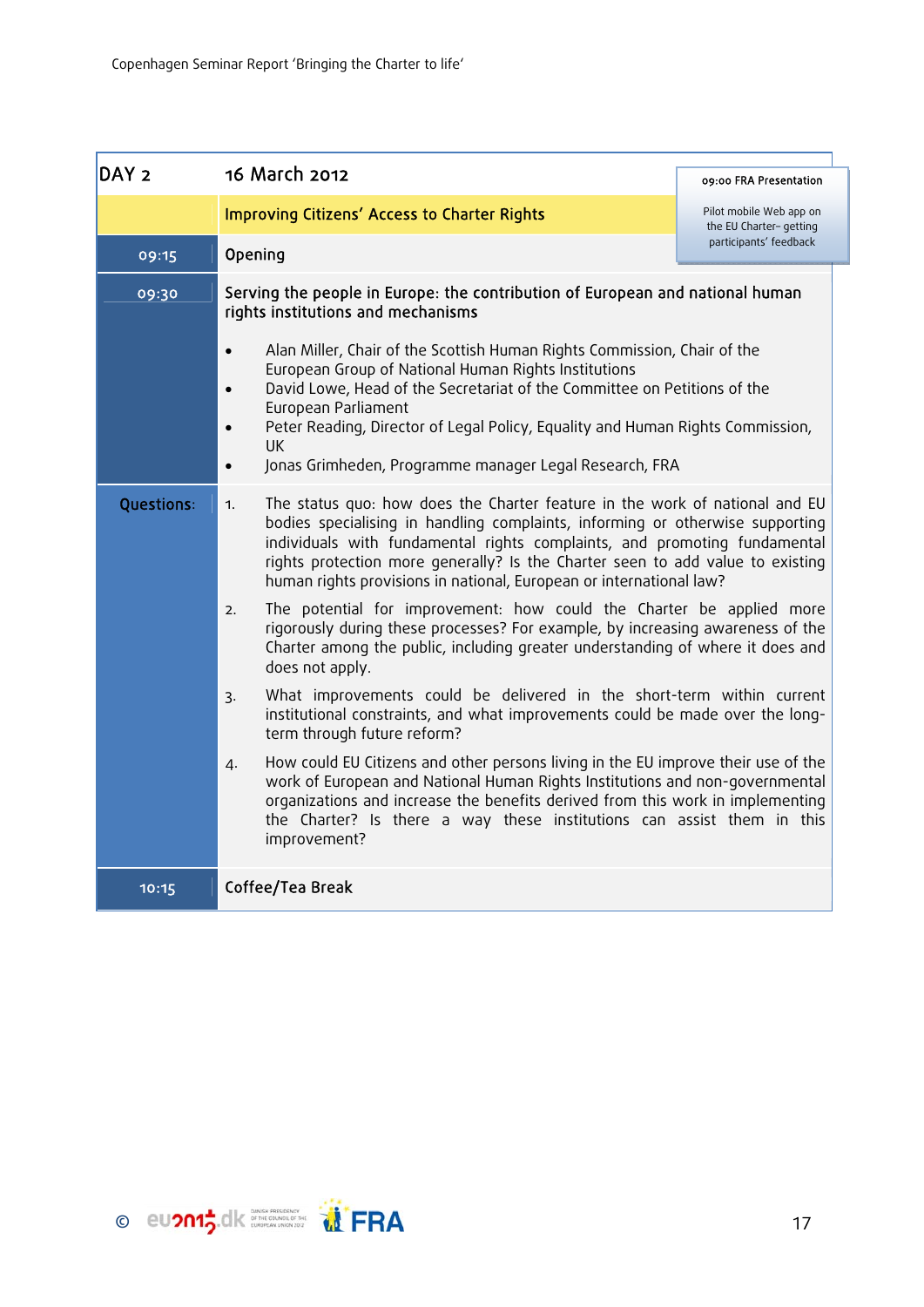| 10:30             | Panel debate (moderated by Alan Miller, Scottish Human Rights Commission)                                                                                                                                                                                                                                                                                              |
|-------------------|------------------------------------------------------------------------------------------------------------------------------------------------------------------------------------------------------------------------------------------------------------------------------------------------------------------------------------------------------------------------|
|                   | Serving the people in Europe: the contribution of non-governmental organisations<br>- perspectives from civil society and national human rights institutions                                                                                                                                                                                                           |
| <b>Questions:</b> | The status quo: how, if at all, do NGOs rely on the Charter when providing<br>1.<br>support or advice to individuals with fundamental rights complaints, or in<br>promoting fundamental rights protection more generally through advocacy<br>work? Is the Charter seen to add value to existing human rights provisions in<br>national, European or international law? |
|                   | The potential for a stronger role: do NGOs have the potential to play a broader<br>2.<br>role in increasing awareness about the potential value and limitations of the<br>Charter, both amongst the general population and amongst policy-makers and<br>complaints bodies at the national and EU levels?                                                               |
|                   | What improvements could be effected in existing law and policy-making<br>3.<br>processes and in the handling of complaints, in order to make the Charter more<br>effective in practice? Do NGOs have a potential role to play in putting these<br>improvements into effect?                                                                                            |
|                   | How could EU citizens and other persons living in the EU better benefit from the<br>4.<br>work of non-governmental organisations in implementing the Charter? Is there a<br>way these organisations can improve their support, better ensuring these<br>persons benefit more from this assistance?                                                                     |
|                   | • Nicolas Beger, Director, Amnesty International's EU Office<br>• David McKenna, President of Victim Support Europe<br>• Nuala Mole, Director of the AIRE Centre (Advice on individual rights in Europe)<br>• Victoria Vasey, Legal Director of the European Roma Rights Centre                                                                                        |
|                   | Plenary discussion                                                                                                                                                                                                                                                                                                                                                     |
| 12:00             | Conclusions<br>Panel moderators and FRA Director                                                                                                                                                                                                                                                                                                                       |
| 12:55             | Closing remarks<br>Nina Holst-Christensen, Commissioner in EU and Human Rights Law,<br>Danish Ministry of Justice                                                                                                                                                                                                                                                      |
| 13:00             | LUNCH and end of seminar                                                                                                                                                                                                                                                                                                                                               |
| $14:15 - 15:00$   | OPTIONAL: Coffee and Danish on the harbour<br>Cruise of Copenhagen harbour                                                                                                                                                                                                                                                                                             |